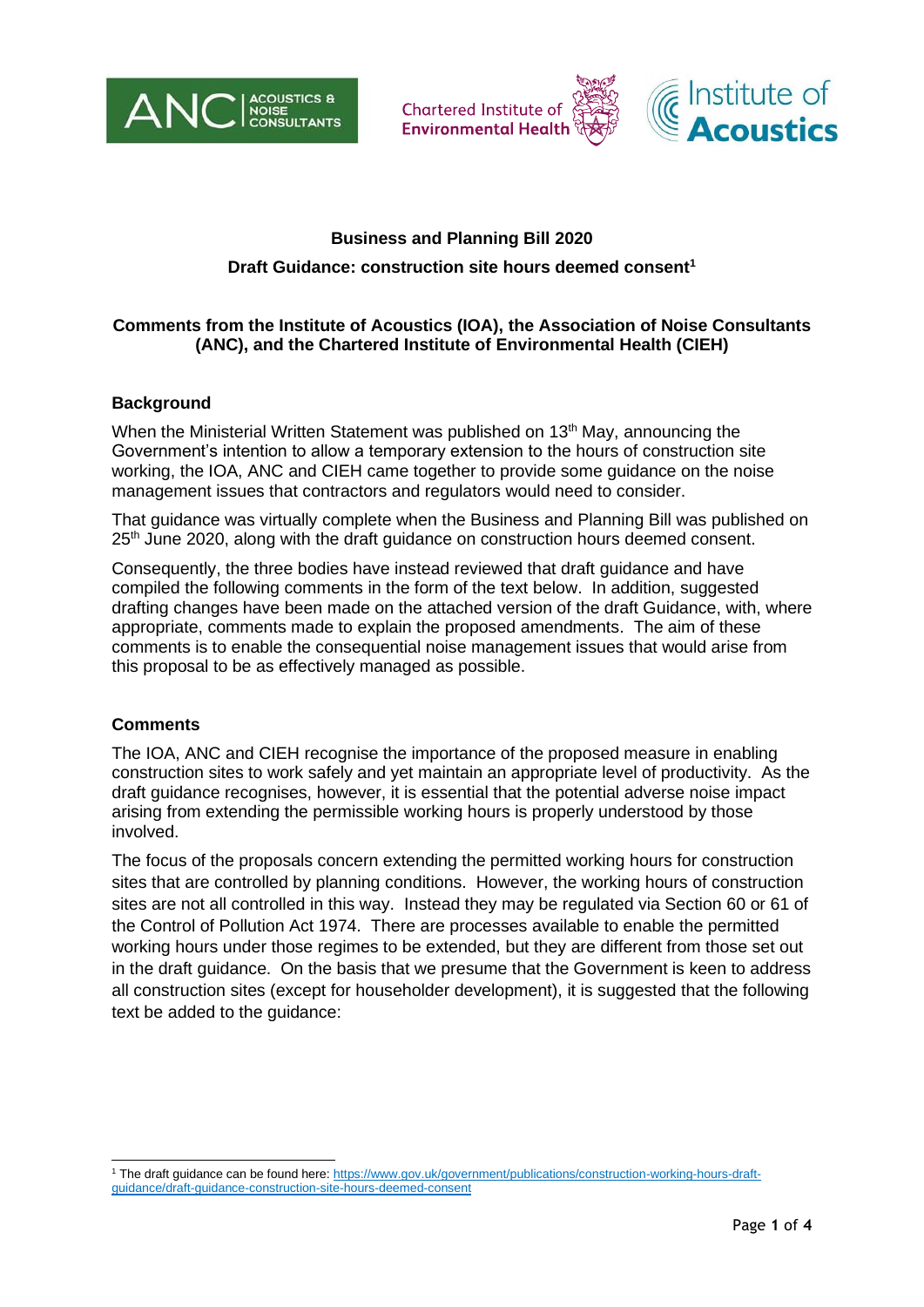



# **What should be done if the permitted hours of work are controlled by Section 60 or 61 of the Control of Pollution Act 1974**

If hours of working are controlled by either of these methods, it could be a criminal offence if extended hours are implemented without first seeking permission. A Section 61 prior consent typically include provisions for changes in circumstances, most often formal procedures for applying for variations or dispensations. Such procedures should be used to seek an extension of working hours.

If a local authority has served a Section 60 notice on a site, this may be an indication of existing or anticipated noise impact issues and again it is essential that the contractor liaises with the local authority before simply extending the working hours.

## **Proposed Working Hours**

- There is ambiguity regarding whether or not there is a presumption against extending workings hours into Sundays and Public Holidays. From a noise management perspective, there is merit in advising that, as a rule, there should be no extension of work to Sundays or Public Holidays.
- Typically, construction sites finish working at 1.00pm on Saturdays. Therefore, extending working hours on a Saturday to 9.00pm would represent an 8-hour extension of working hours, compared with 2 - 3 hour extensions on weekdays. Given the adverse effects of noise can be mitigated by respite, there is a case for advising that, as a rule, contractors should seek to extend the hours worked on a Saturday to, say, 6.00pm, subject to there being no significant adverse noise impact.

## **Information to be provided by the Contractor**

- This is the key part of the guidance and some additional elements have been added at the relevant point in the attached document to optimise the outcome.
- As the extent of adverse noise impacts depends on local context, applicants should be mindful of exactly who they have located nearby and might be adversely affected by the extended hours. In this case, particular issues may arise with
	- $\circ$  Families with young children who would be going to bed in the early evening;
	- o Any households containing people with caring responsibilities (not just children);
	- o Older people who may have been and still are increasingly isolated;
	- People with pre-existing long-term health conditions and/or those recovering from illness (e.g. Covid-19), and
	- o People with other vulnerabilities.

It is acknowledged that some of these issues have been mentioned under question 7, but it is felt important for the guidance to set them out specifically.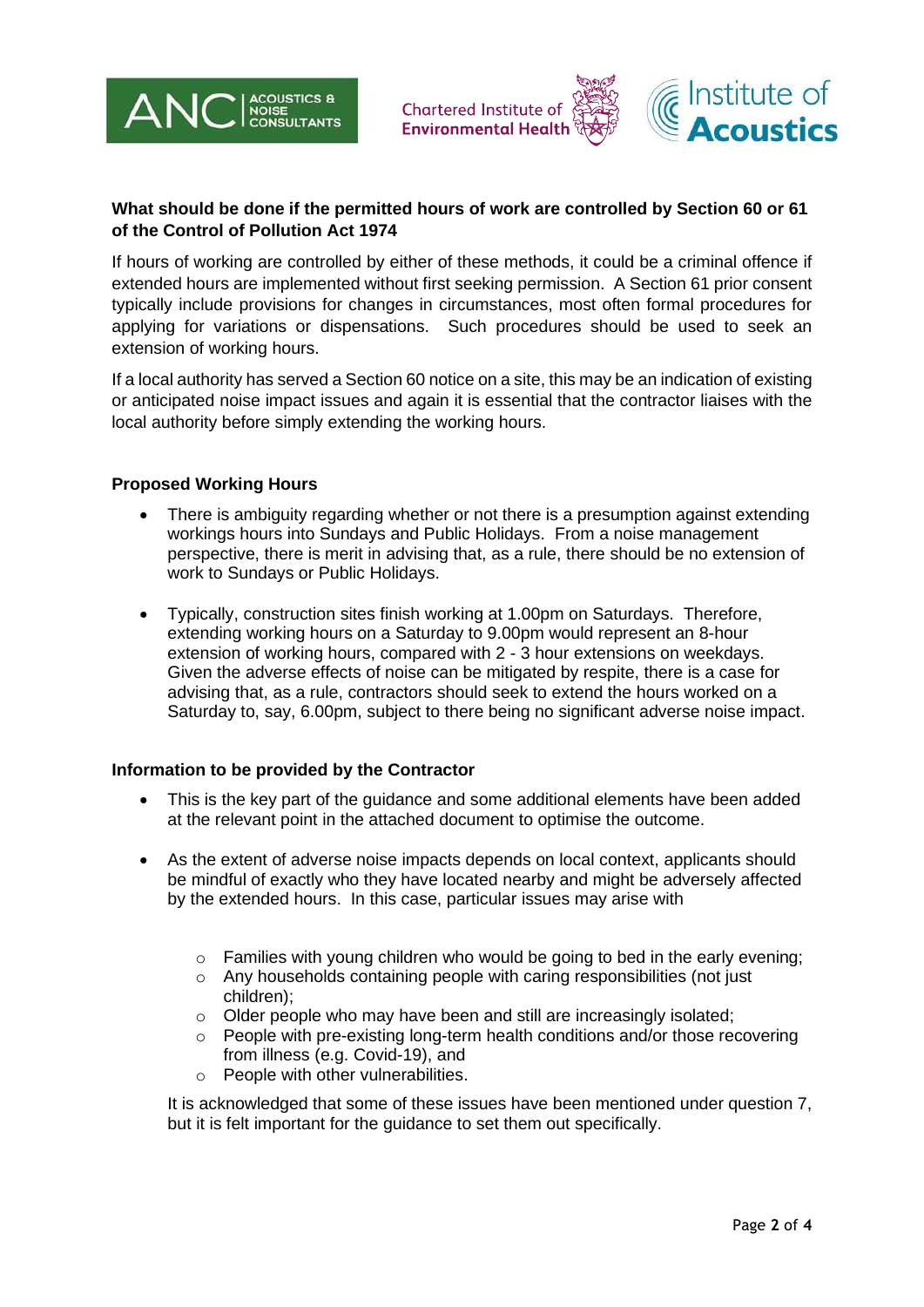





## **Permitted Response time for Local Planning Authorities**

As written, there is ambiguity over the time available to a local authority to make a decision. It has been concluded that the intent is for the period to be 10 working days. That is effectively no more than 14 calendar days except when there is a public holiday.

The draft guidance also mentions the need for agreement between the local authority and the developer if a shorter extension of working hours is given. However, the guidance does not clarify how such a negotiation should proceed and what impact this would have on the 10 working day determination time or the deemed consent which would occur once that deadline has passed. It is recommended that applicants be required to respond promptly to local authority proposals to avoid the deadline being reached without agreement and authorities refusing the application because of awaiting further information.

## **Statutory Nuisance**

The IOA/ANC/CIEH understand the purpose of the 'deemed consent' outcome. Whilst authorities will endeavour to give each application due consideration within the required timescale, it may not always be possible to do so (see below). Applicants and contractors must be clearly reminded that even if deemed consent is secured, the relevant statutory nuisance provisions will still apply.

It is noted that this point is made under Question 6 (What will a local planning authority need to consider when assessing application for temporary extended working hours). However, it is important for the applicant to be fully aware of this situation and this point would bear repeating in Question 4, emphasising that it is in the Applicant's interest to consider fully the potential noise impact issues.

#### **Local Authority Resources**

Much additional work has fallen on to local authorities as a result of the pandemic. Many authority staff who would normally attend to noise related issues have been diverted on to COVID-19 tasks.

Consequently, the IOA/ANC/CIEH have significant concerns about the available resources within local authorities to be able to assess properly applications from applicants and contractors within the stated 10 working day timeframe. The impact of extended working hours for construction sites will primarily be related to additional potential noise impact. Consequently, the burden of reviewing the application will fall to Environmental Health Practitioners (EHPs) within LAs.

As mentioned above, EHPs have been and are involved in a range of activities, related to the lockdown and COVID 19, including contact tracing work, and support and enforcement around business re-opening. They will soon need to begin working through a long backlog of investigations, which were not possible to progress during lockdown.

For these reasons, the IOA/ANC/CIEH are concerned about the lack of capacity within these teams to provide the appropriate input and expertise on these applications. That means that it is likely that many applications will be approved under the deemed consent process. Therefore, it is essential that applicants carefully consider the potential impacts themselves,